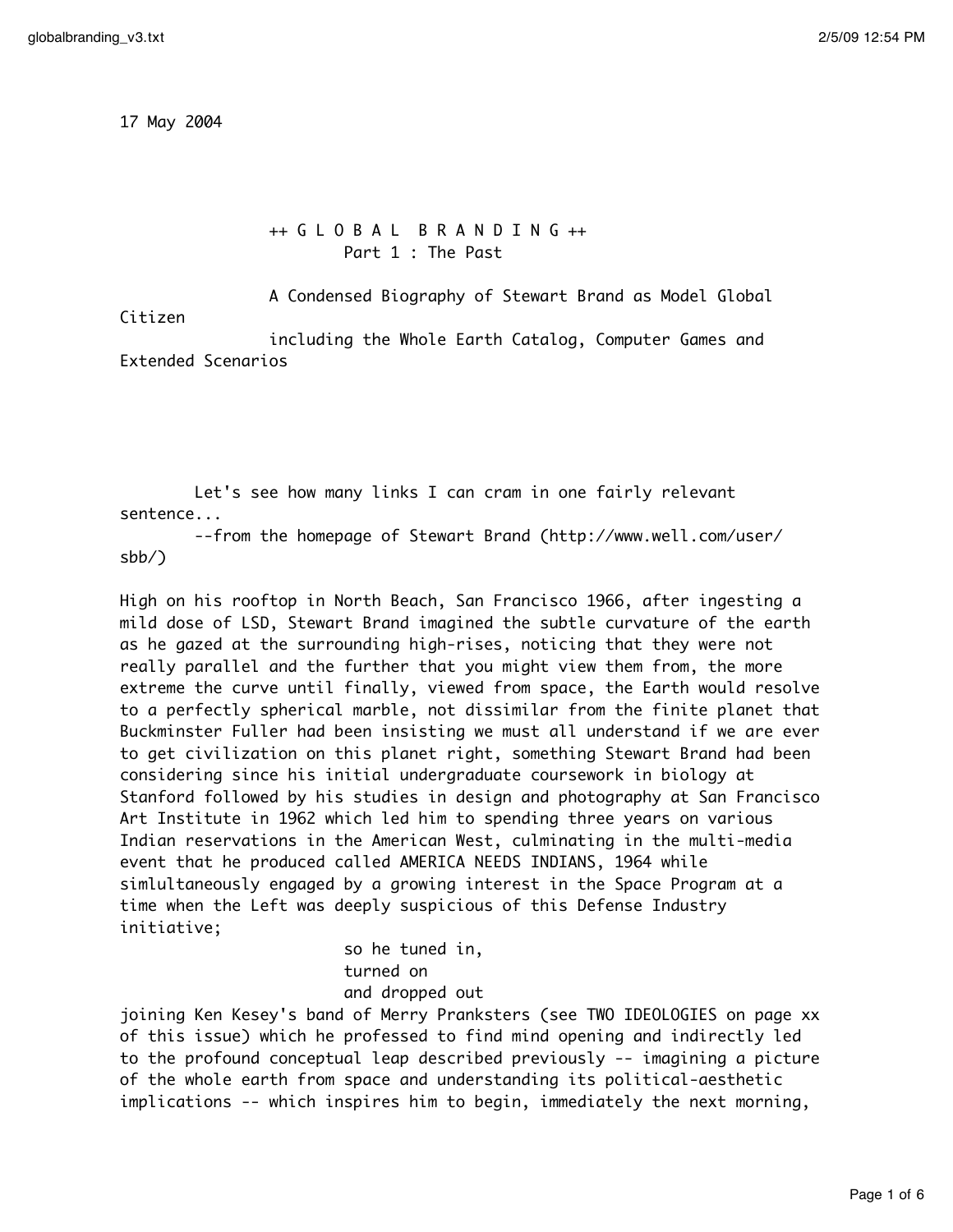making buttons that ask, WHY HAVEN'T WE SEEN A PHOTOGRAPH OF THE WHOLE EARTH YET?

and distributing these paranoically stated provocations widely, sending unsolicited packages to scientists, secretaries of state, astronauts, and famous thinkers like Marhall McLuhan and Bucky Fuller (whose humbling response was "Well, you can only see about half the earth at any given time." [Laughs]) nonetheless undeterred these buttons and the wider campaign was picked up by newspapers, magazines and the popular imagination (reputedly) leading NASA to release full color photographs of the Earth from the Apollo missions beginning in 1969 by which time Brand had named and started work on the WHOLE EARTH CATALOG whose inaugural issue in the Summer of 1969 featured the afore-mentioned photograph and whose subsequent covers also rigorously retained a photograph of the Earth from space, creating a remarkable series of covers

formed by a repeated image

and a specific cultural framework,

and that Apollo 9 astronaut Rusty Schweickart, as head of the Appilcations department of the National Aeronautic Space Administration through persistent efforts, could not convince the scientific community at-large of these Earth images that 'you couldn't see anything useful from space', an idea directly at odds with the stated FUNCTION (and selection criteria) of the WHOLE EARTH CATALOG printed on the inside front cover (reverse of the globe), Fall, 1969:

The WHOLE EARTH CATALOG functions as an evaluation and access device.

With it, the user should know better what is worth getting and where

and how to do the getting.

An item is listed in the CATALOG if it is deemed:

1) Useful as a tool,

2) Relevant to independent education,

- 3) High quality or low cost,
- 4) Easily available by mail.

CATALOG listings are continually revised according to the experience

and suggestions of CATALOG users and staff.

and meanwhile, continuing his agenda to provide Access To Tools (the subtitled mission of the WHOLE EARTH CATALOG), Stewart Brand helped Doug Engelbart design and organize what was later to be dubbed the MOTHER OF ALL DEMOS, Augmented Human Intellect, at the Fall Joint Computer Conference in in San Francisco which introduced such occasionally useful and intimately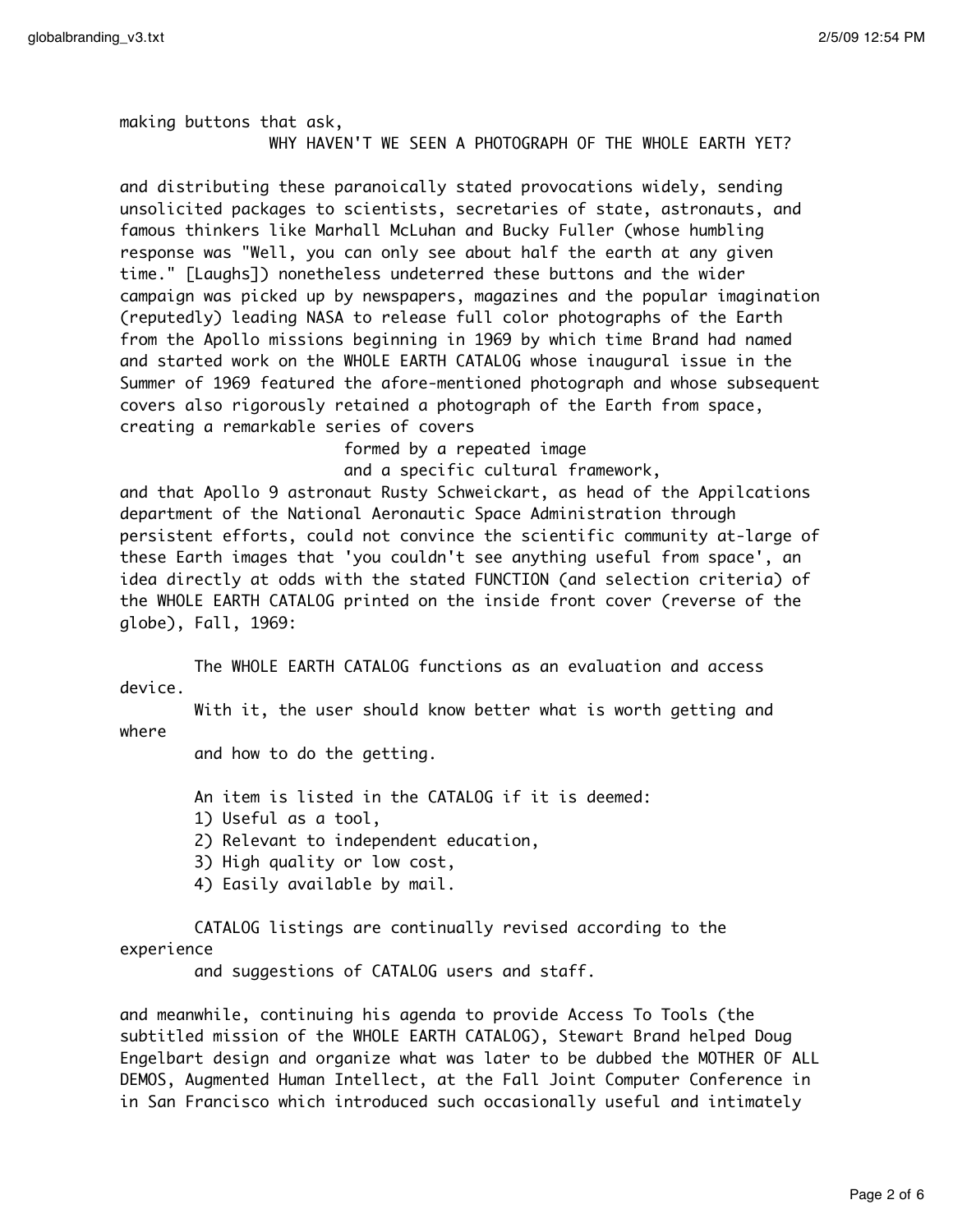familiar personal computing paradigms as the mouse, linked text, windows, copying, pasting and continuing to edit, publish and direct the WHOLE EARTH CATALOG through several revisions (pictured on subsequent pages) until 1972 with publication of THE LAST WHOLE EARTH CATALOG (which was never intended to persist, only to get the word out there and adequately review the existing tools and resources for interested parties to use) with Scott Beach, he organized THE DEMISE PARTY to mark the end of the WHOLE EARTH CATALOG and engaged the

> 1500 guests with \$20,000 in cash

that were proceeds from four years of producing the catalog and providing access to tools for a mini-generation, so that by dawn the entire cash proceeds had been released to various parties, organizations and individuals to 'do good with'; a notion that Mr. Brand set out to explore himself following the precedent established by the Beatles on May 15, 1968 when they formed Apple Corps to distribute funds to myriad artistic ventures -- and self-described as "a kind of Western communism" -- by founding the Point Foundation in 1972, and successfully giving away over \$1 Million Dollars to assorted worthy individuals over course of the next three years while working on a 1972 article for Rolling Stone (photographed by Annie Lebowitz) titled FANATIC LIFE & SYMBOLIC DEATH AMONG THE COMPUTER BUMS, which detailed the then fringe computer research and game playing being undertaken at Xerox PARC, the Stanford Artificial Intelligence Laboratory and MIT, in which a SPACEWAR tournament was staged,

> with numerous bearded computer visionaries enjoying the visceral delights of free beer and computer games

while exploring something else entirely -- the useful exercise of thinking the world as a dynamically regulated and organic computational system, a topic that Brand investigated in his book published by Random House (by the way, a publishing house established in l925, when Bennett Cerf and Donald Klopfer decided to publish 'a few books on the side at random' and that successfully defended the first U.S. publication of James Joyce's Ulysses) which introduced fellow biologist Gregory Bateson into the ongoing discourse around self-organizing systems, feedback loops and computer science through his book titled: TWO CYBERNETIC FRONTIERS, which led, of course, to editing SPACE COLONIES (Penguin, 1976) and serving as an advisor to California governor Edmund G. Brown from 1976-1979 while acquiescing to publish THE NEXT WHOLE EARTH CATALOG in 1981, the peak edition with a sizeable advance contract and powerful distribution, and encouraged Stewart to engage the problems, consequences and opportunities at hand in the world of business which he did on the faculty and Western Behavioral Institute of La Jolla, California and with UNCOMMON COURTESY: SCHOOL OF COMPASSIONATE SKILLS which gave courses in subjects like Business as Service and Street Saint Skills, and whose instructions Mr. Brand continued to practice in subsequent publications insisting: